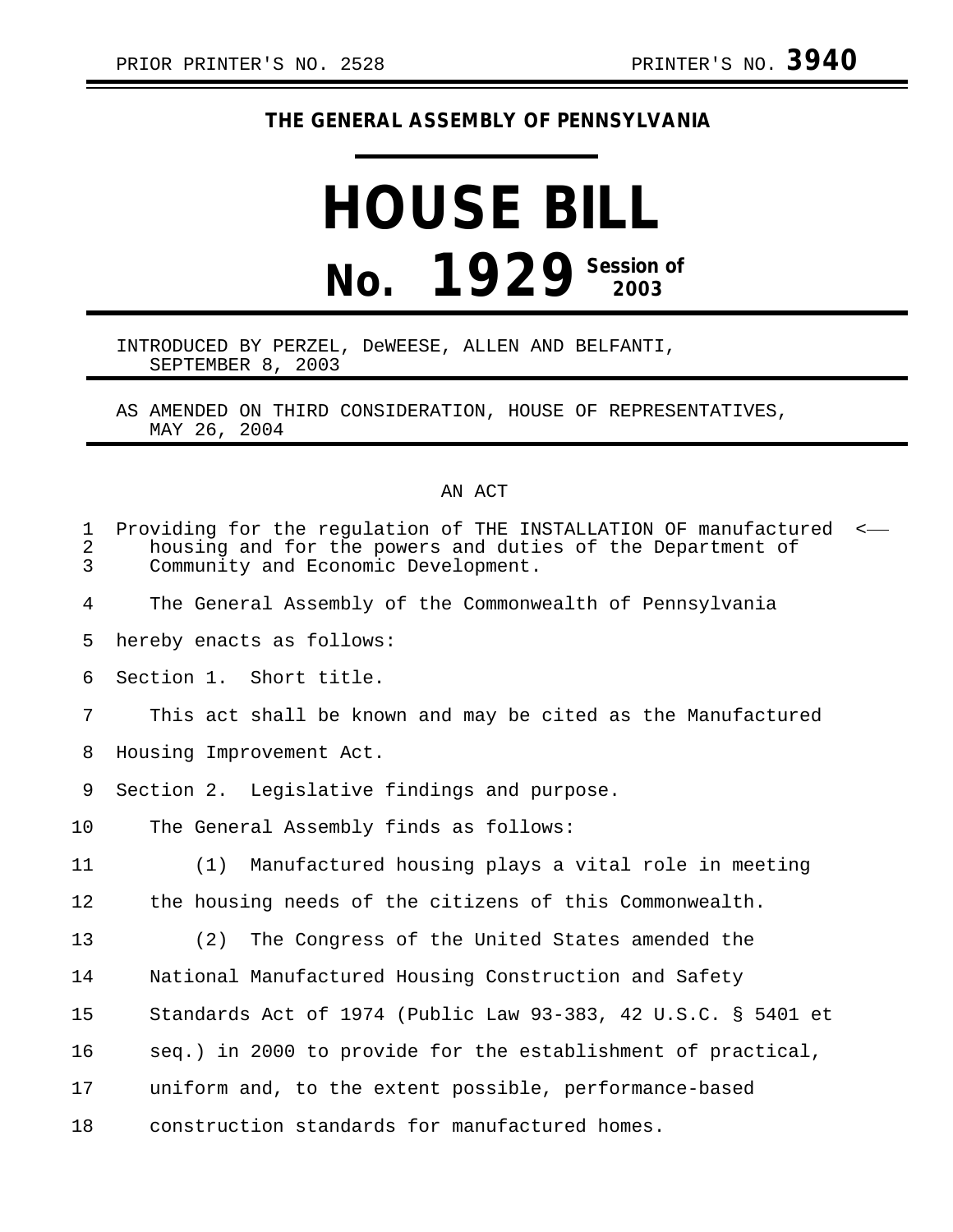1 (3) The 2000 amendments to the National Manufactured 2 Housing Construction and Safety Standards Act of 1974 seek to 3 ensure uniform and effective enforcement of Federal safety 4 standards for the installation of manufactured homes and 5 require that by 2005 each state implement an installation 6 program that meets certain requirements.

7 (4) To date, neither the General Assembly nor a set of the Contract of  $\leq$ 8 Commonwealth agency has enacted or implemented standards in 9 compliance with the 2000 amendments to the National 10 Manufactured Housing Construction and Safety Standards Act of

 $11 \t\t 1974.$ 

12 (4) THE ACT OF NOVEMBER 10, 1999 (P.L.491, NO.45), KNOWN < 13 AS THE PENNSYLVANIA CONSTRUCTION CODE ACT, AND THE UNIFORM 14 CONSTRUCTION CODE GOVERN THE CONSTRUCTION, ALTERATION, REPAIR 15 AND OCCUPANCY OF ALL BUILDINGS IN THIS COMMONWEALTH.

16 (5) THE COMMONWEALTH SHALL COMPLY WITH THE 2000 17 AMENDMENTS TO THE NATIONAL MANUFACTURED HOUSING CONSTRUCTION 18 AND SAFETY STANDARDS ACT OF 1974.

19  $\leftarrow$   $\leftarrow$  (6) It is the intent of the General Assembly and the  $\leftarrow$ 20 purpose of this act:

21 (i) To eliminate unnecessary duplication of effort 22 by Commonwealth agencies FOSTER COOPERATION BETWEEN <-23 COMMONWEALTH AGENCIES AND BUILDING CODE OFFICIALS as it 24 relates to the installation and inspection of the 25 installation of manufactured housing.

26 (ii) To provide for compliance with 2000 amendments 27 to the National Manufactured Housing Construction and 28 Safety Standards Act of 1974 by assigning the  $\sim$ 29 **responsibility to the Department of Community and** 30 Economic Development. PASSAGE OF THIS ACT.

20030H1929B3940 - 2 -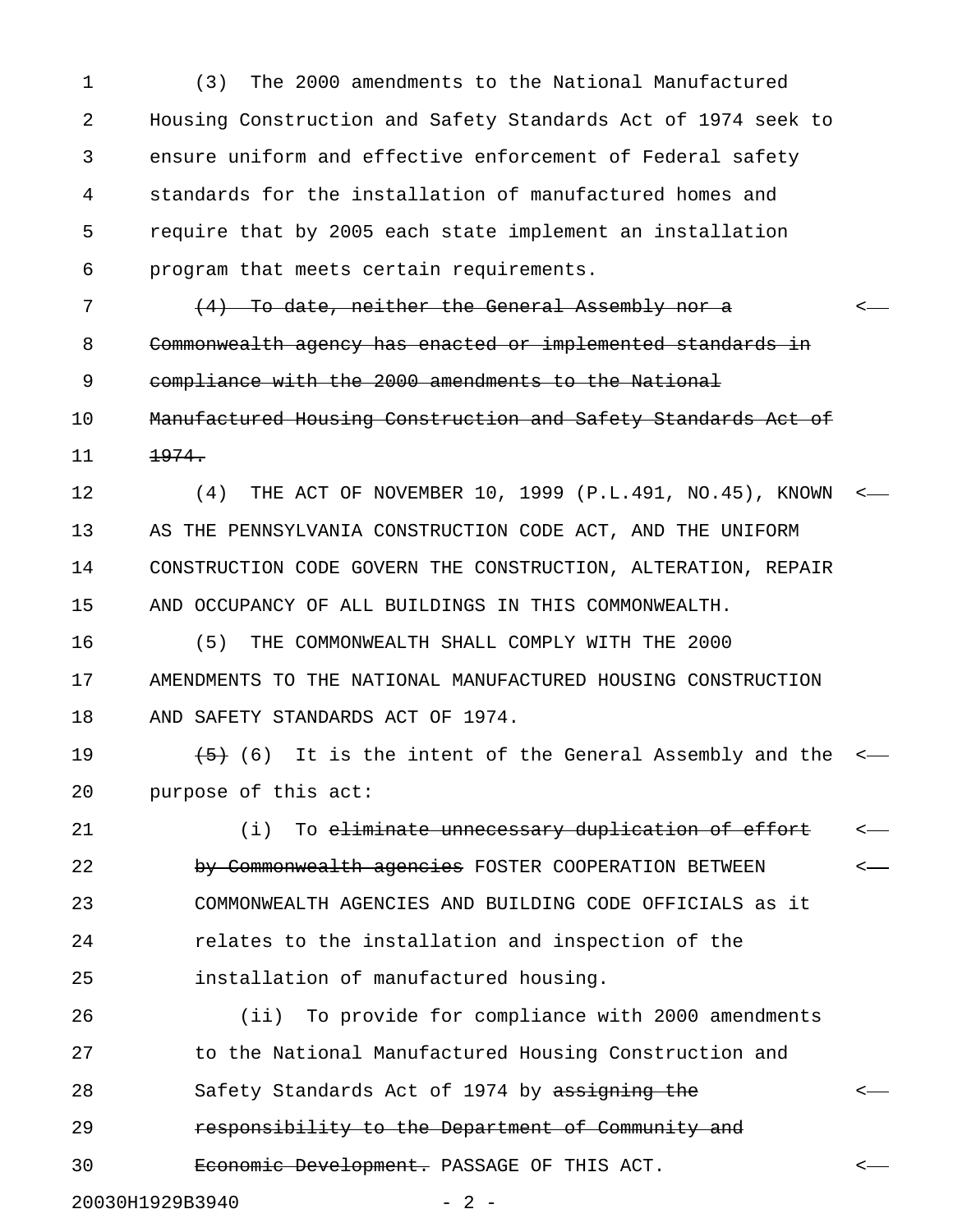1 (iii) To require <del>that within 270 days of the</del>  $\sim$ 2 effective date of this act, the Department of Community 3 and Economic Development TO meet with affected parties < 4 and publish final form regulations concerning the 5 installation of manufactured homes, the training and < 6 licensing of manufactured home installers and the 7 **inspection of the installation of manufactured homes.** 8 TRAINING AND CERTIFICATION OF NEW MANUFACTURED HOME < 9 INSTALLERS.

10 (IV) TO CLARIFY THE ROLE OF THE DEPARTMENT AND 11 BUILDING CODE OFFICIALS WITH RESPECT TO THE INSTALLATION 12 AND THE INSPECTION OF THE INSTALLATION OF MANUFACTURED 13 HOUSING.

14 Section 3. Definitions.

15 The following words and phrases when used in this act shall 16 have the meanings given to them in this section unless the 17 context clearly indicates otherwise:

18 "BUILDING CODE OFFICIAL." A CONSTRUCTION CODE OFFICIAL < 19 CERTIFIED OR REGISTERED WITH THE DEPARTMENT OF LABOR AND 20 INDUSTRY, OR THE BUILDING CODE OFFICIAL'S DESIGNEE WHO MANAGES, 21 SUPERVISES AND ADMINISTERS BUILDING UNIFORM CONSTRUCTION CODE 22 ENFORCEMENT ACTIVITIES. THE OFFICIAL'S DUTIES SHALL INCLUDE ALL 23 OF THE FOLLOWING:

24 (1) MANAGEMENT OF BUILDING CODE ENFORCEMENT ACTIVITIES; 25 (2) SUPERVISION OF BUILDING INSPECTORS OR PLAN 26 EXAMINERS;

27 (3) AUTHORIZING ISSUANCE OF CERTIFICATES OF OCCUPANCY; 28 (4) ISSUANCE OF BUILDING PERMITS, VIOLATION NOTICES AND 29 ORDERS TO VACATE; AND

30 (5) INITIATION OF PROSECUTIONS.

20030H1929B3940 - 3 -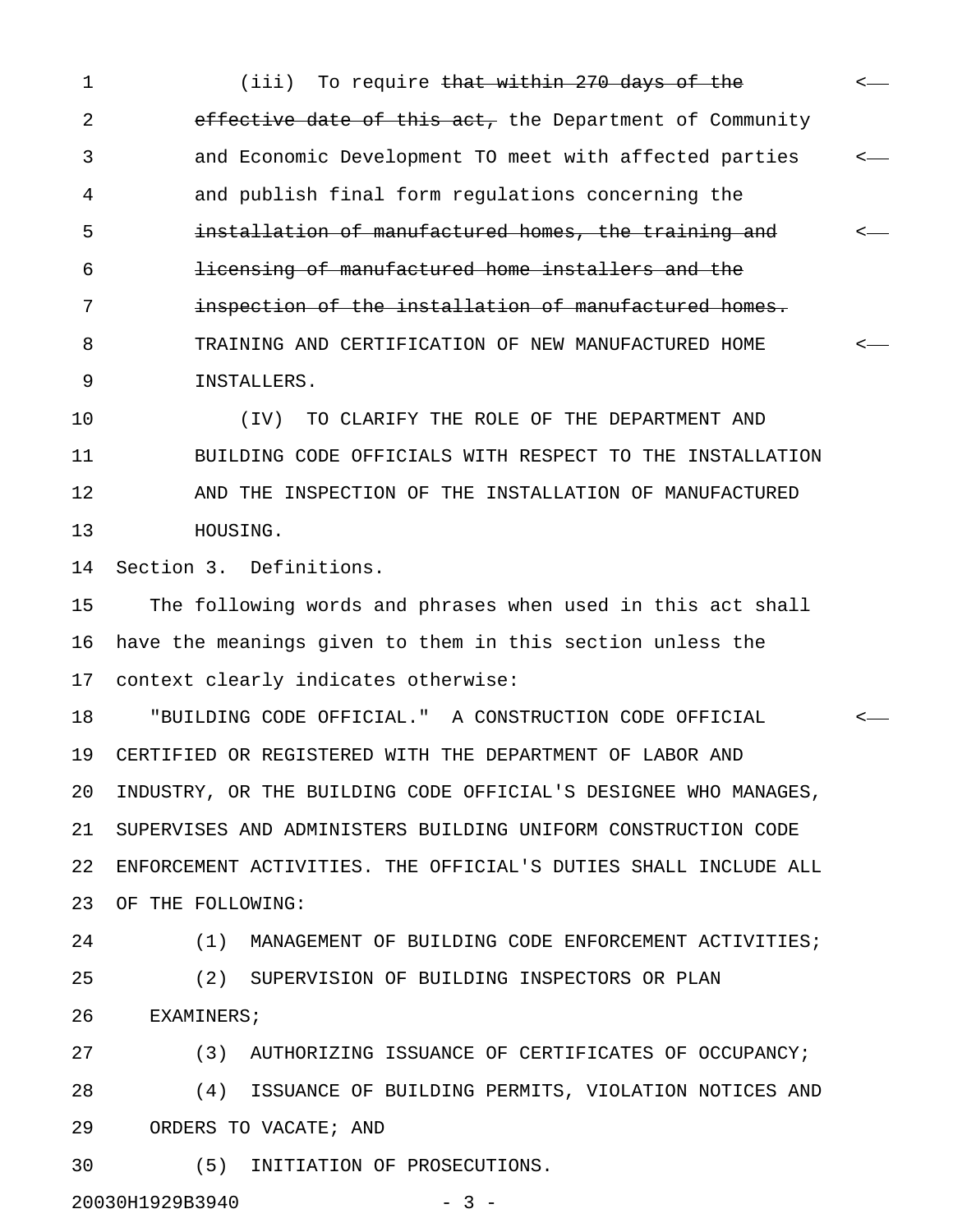1 "Department." The Department of Community and Economic 2 Development of the Commonwealth.

3 "Installation." All activities required to assure the proper 4 onsite completion of fully integrated NEW manufactured home < 5 construction, including, but not limited to:

6 (1) site preparation, installation, finishing and 7 assembly of components;

8 (2) support and foundations; and

9 (3) attachment, stabilization and connection of 10 plumbing, electrical and mechanical subsystems contained 11 within or attached thereto,

12 compliant CONSISTENT with the manufacturer's approved design,  $\sim$ 13 that WHICH renders the home in full conformance with the  $\leftarrow$ 14 manufacturer's label of certification and conforms to all 15 standards required by <del>this act.</del> THE NATIONAL MANUFACTURED  $\leftarrow$ 16 HOUSING CONSTRUCTION AND SAFETY STANDARDS ACT OF 1974 (PUBLIC 17 LAW 93-383, 42 U.S.C. § 5401 ET SEQ.). THE TERM DOES NOT INCLUDE 18 SITE GRADING OR UTILITY CONNECTIONS.

19 TInstaller." A person who contracts with the purchaser for  $\sim$ 20 any portion or all of the onsite completion and installation of 21 a manufactured home under contract or connected by agency with 22 the manufacturer, retailer or builder. IS CERTIFIED BY THE  $\sim$ 23 DEPARTMENT OF COMMUNITY AND ECONOMIC DEVELOPMENT TO PERFORM 24 ONSITE COMPLETION AND INSTALLATION OF A NEW MANUFACTURED HOME 25 AND WHO PERFORMS WORK UNDER CONTRACT WITH THE PURCHASER AS THE 26 AGENT OF THE MANUFACTURER, RETAILER OR BUILDER, OR AS THE 27 PURCHASER OF THE MANUFACTURED HOME.

28 "MANUFACTURED HOME CONSTRUCTION AND SAFETY STANDARDS." THE 29 FEDERAL REGULATIONS CONCERNING MANUFACTURED HOME CONSTRUCTION 30 AND SAFETY CODIFIED AT 24 CFR PT. 3280 (RELATING TO 20030H1929B3940 - 4 -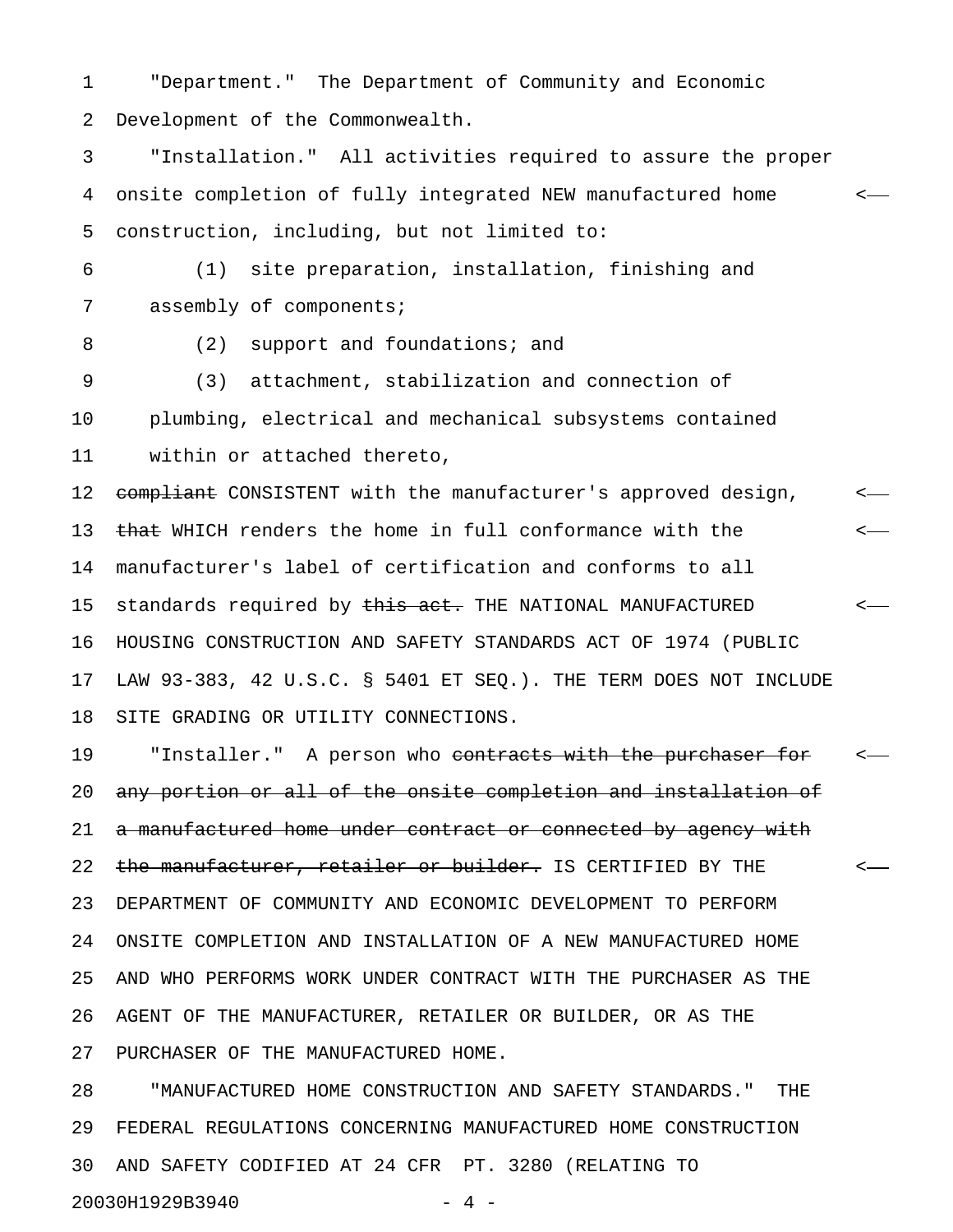1 MANUFACTURED HOME CONSTRUCTION AND SAFETY STANDARDS).

2 "Manufactured housing" or "manufactured home." A 3 manufactured home as defined under section 603 of the National 4 Manufactured Housing Construction and Safety Standards Act of 5 1974 (Public Law 93-383, 42 U.S.C. § 5402).

6 "MANUFACTURER'S APPROVED DESIGN." THE BUILDING DESIGN < 7 APPROVED BY A MANUFACTURER'S DESIGN APPROVAL PRIMARY INSPECTION 8 AGENCY.

9 "PENNSYLVANIA CONSTRUCTION CODE ACT." THE ACT OF NOVEMBER 10 10, 1999 (P.L.491, NO.45), KNOWN AS THE PENNSYLVANIA 11 CONSTRUCTION CODE ACT, AND ANY REGULATION PROMULGATED UNDER THAT 12 ACT.

13 "UNIFORM CONSTRUCTION CODE." THE UNIFORM CONSTRUCTION CODE 14 ADOPTED UNDER SECTION 301 OF THE ACT OF NOVEMBER 10, 1999 15 (P.L.491, NO.45), KNOWN AS THE PENNSYLVANIA CONSTRUCTION CODE 16 ACT.

17 Section 4. Application of act.

18 (a) General rule. This act shall be the exclusive law  $\leq$ 19 authorizing the promulgation of regulations governing the 20 installation of manufactured homes, the training and licensing 21 of manufactured home installers and the inspection of the 22 installation of manufactured homes in this Commonwealth. The 23 regulations adopted by the department implementing this 24 legislation shall supersede and preempt all other laws and 25 regulations in this regard. 26 (b) Exclusion. This act shall not apply to manufactured 27 homes installed prior to the effective date of this act. 28 THE ACT SHALL APPLY TO NEW MANUFACTURED HOMES INSTALLED AFTER < 29 THE EFFECTIVE DATE OF THIS ACT AND IN ACCORDANCE WITH SECTION 6. 30 Section 5. Departmental duties.

20030H1929B3940 - 5 -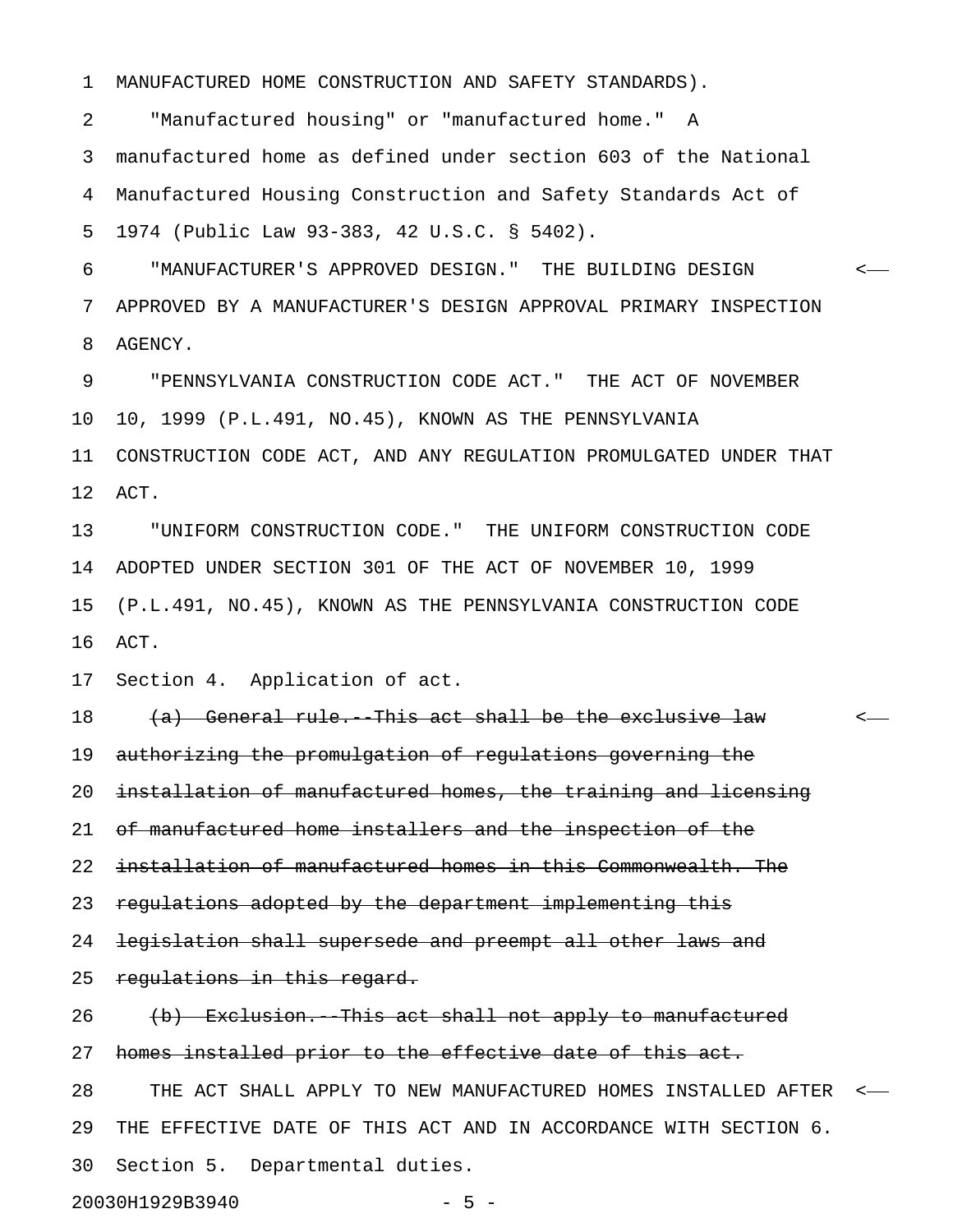1 (a) Invitation for comments.--The department shall invite 2 comments, from entities involved in the manufactured housing  $\leftarrow$ 3 industry, owners of <del>manufactured homes</del> NEW MANUFACTURED HOMES, <-4 and third-party agencies, concerning the promulgation of  $\leftarrow$ 5 regulations governing the installation of manufactured homes,  $\sim$ 6 the training and licensing of manufactured home installers and 7 the inspection of the installation of manufactured homes in this 8 Commonwealth. 9 (b) Regulations. 10  $(1)$  Within 270 days of the effective date of this act, 11 the department shall promulgate regulations governing: 12 (i) The installation of manufactured homes. 13 (ii) The training and licensing of manufactured home 14 installers. 15 (iii) The inspection of the installation of 16 manufactured homes in this Commonwealth. 17 (iv) The training of those persons who inspect the 18 installation of manufactured homes in this Commonwealth. 19  $(v)$  The issuance of a warning, suspension, 20 **revocation or monetary fine against persons who violate** 21 the regulations of the department promulgated under this 22 act. 23  $(2)$  The regulations shall, at the discretion of the 24 department, satisfy the criteria established by the National 25 Manufactured Housing Construction and Safety Standards Act of 26 1974 (Public Law 93 383, 42 U.S.C. § 5401 et seq.). NEW <-27 MANUFACTURED HOMES, AND THE TRAINING AND CERTIFICATION OF NEW 28 MANUFACTURED HOME INSTALLERS. 29 (B) REGULATIONS.--THE DEPARTMENT SHALL PROMULGATE 30 REGULATIONS GOVERNING:

20030H1929B3940 - 6 -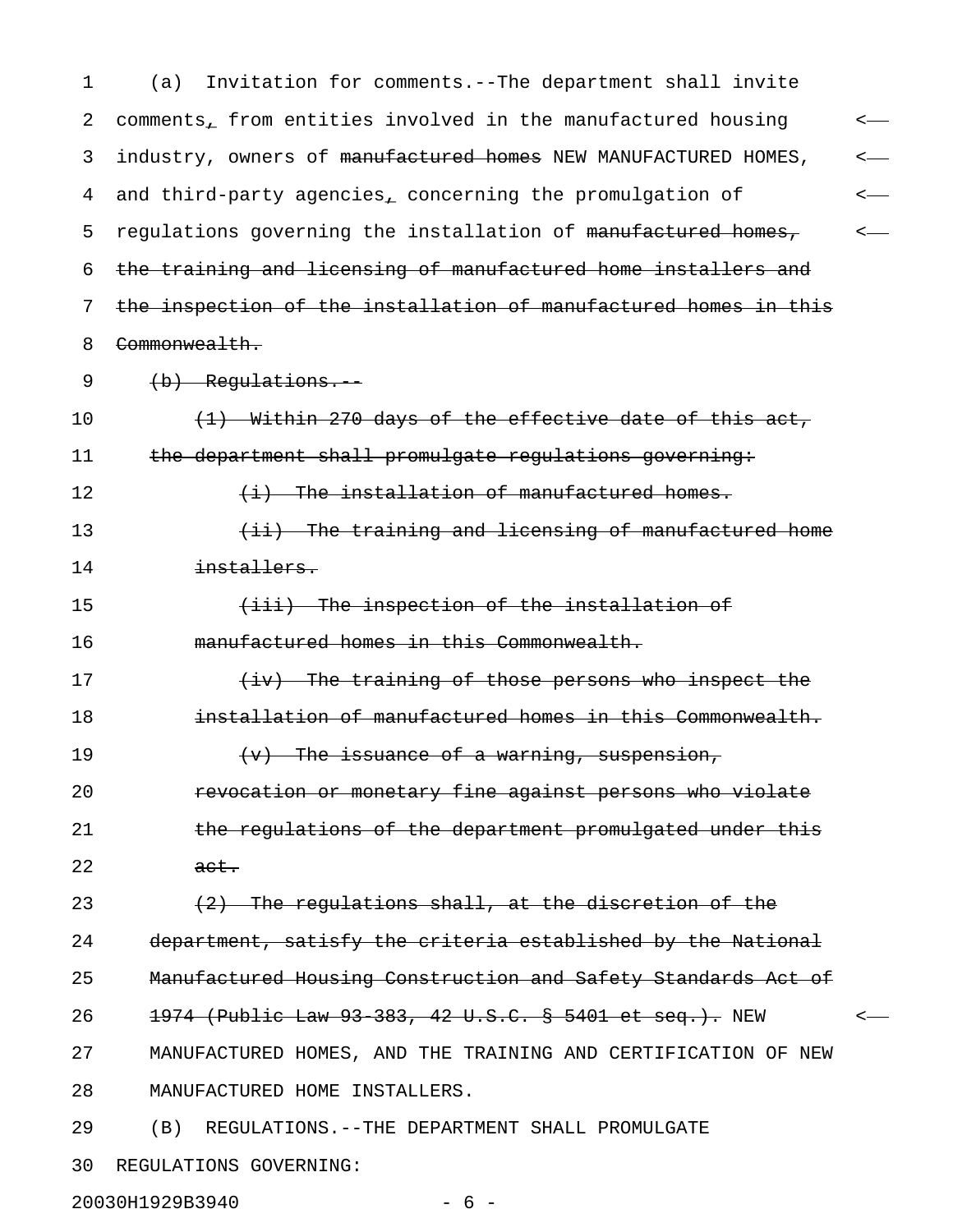1 (1) THE TRAINING AND CERTIFICATION OF NEW MANUFACTURED 2 HOME INSTALLERS.

3 (2) THE TRAINING OF THOSE PERSONS WHO INSPECT THE 4 INSTALLATION OF NEW MANUFACTURED HOMES IN THIS COMMONWEALTH. 5 (3) THE ISSUANCE OF A WARNING, SUSPENSION, REVOCATION OR 6 MONETARY FINE AGAINST PERSONS WHO VIOLATE THE REGULATIONS OF 7 THE DEPARTMENT PROMULGATED UNDER THIS ACT. 8 (c) Fees.--The department shall determine and approve 9 reasonable fees for educational programs, testing and 10 certification of those persons <del>licensed</del> CERTIFIED to install and <-11 inspect the installation of NEW manufactured homes in this < 12 Commonwealth. 13 <del>Section 6. Repeal.</del>  $\longleftarrow$ 14 All acts and parts of acts are repealed insofar as they are 15 inconsistent with this act. 16 SECTION 6. INSPECTION OF INSTALLATION OF NEW MANUFACTURED < 17 HOMES. 18 (A) PERMITS.--PERMITS ARE REQUIRED UNDER THE UNIFORM 19 CONSTRUCTION CODE FOR THE INSTALLATION AND OCCUPANCY OF 20 MANUFACTURED HOUSING. 21 (B) INSTALLATION.--A NEW MANUFACTURED HOME SHALL BE 22 INSTALLED IN CONFORMITY WITH THE MANUFACTURER'S APPROVED DESIGN 23 APPLICABLE TO THE PARTICULAR HOME. CONSTRUCTION ACTIVITIES OR 24 PROCESSES NOT ADDRESSED BY THE MANUFACTURER'S APPROVED DESIGN 25 SHALL COMPLY WITH THE UNIFORM CONSTRUCTION CODE REQUIREMENT 26 RELATING TO THOSE ACTIVITIES OR PROCESSES. 27 (C) AVAILABILITY OF INSTRUCTIONS.--THE MANUFACTURER'S 28 APPROVED DESIGN SHALL BE KEPT AT THE SITE OF THE HOME AND

29 ACCESSIBLE TO THE BUILDING CODE OFFICIAL AND SHALL REMAIN WITH 30 THE HOME FOR POSSESSION BY THE PURCHASER.

20030H1929B3940 - 7 -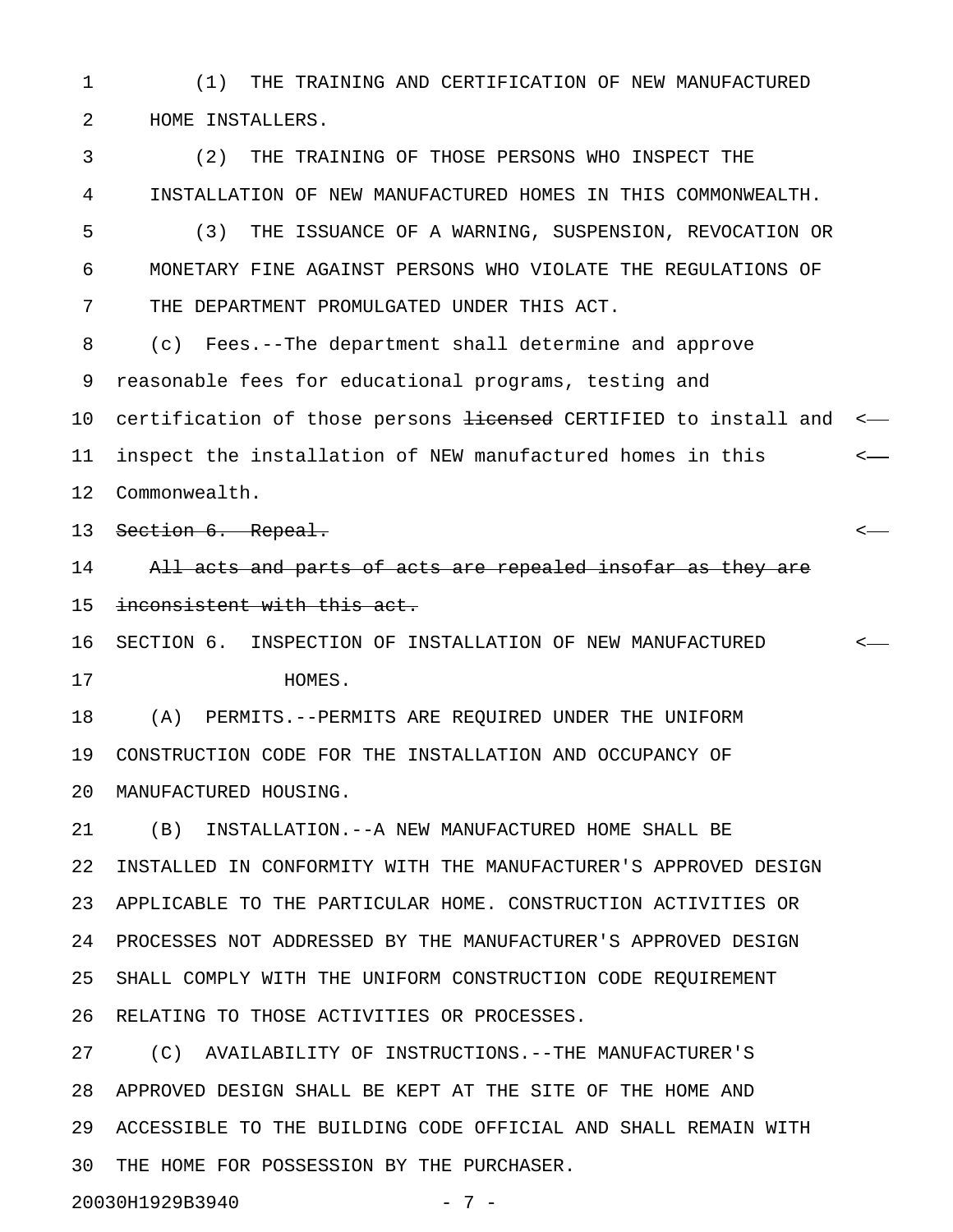1 (D) REJECTION PROHIBITED.--BUILDING CODE OFFICIALS CANNOT 2 REJECT A MANUFACTURER'S APPROVED DESIGN.

3 (E) CERTIFICATION OF INSTALLER.--THE INSTALLER SHALL CERTIFY 4 TO THE DEPARTMENT AND THE BUILDING CODE OFFICIAL THAT THE NEW 5 MANUFACTURED HOME HAS BEEN INSTALLED IN ACCORDANCE WITH THE 6 MANUFACTURER'S APPROVED DESIGN AND COMPLIES WITH ALL APPLICABLE 7 STANDARDS, INCLUDING THE UNIFORM CONSTRUCTION CODE, FOR 8 ACTIVITIES AND PROCESSES NOT COVERED BY THE MANUFACTURED HOME 9 CONSTRUCTION AND SAFETY STANDARDS.

10 (F) GOVERNANCE.--ALL OF THE FOLLOWING ACTIVITIES ARE 11 GOVERNED UNDER THE UNIFORM CONSTRUCTION CODE AND MAY NOT BE 12 GOVERNED BY THE MANUFACTURER'S APPROVED DESIGN:

13 (1) ALTERATIONS OR REPAIRS TO A MANUFACTURED HOME THAT 14 DO NOT FALL WITHIN THE MANUFACTURED HOME CONSTRUCTION AND 15 SAFETY STANDARDS AND THE MANUFACTURER'S INSTALLATION 16 INSTRUCTIONS AFTER ASSEMBLY AND SHIPMENT BY THE MANUFACTURER.

17 (2) ADDITIONS TO A MANUFACTURED HOME AFTER DELIVERY TO 18 THE SITE.

19 (3) CONSTRUCTION, ALTERATION, REPAIR OR CHANGE OF 20 OCCUPANCY IF A MANUFACTURED HOME IS RESOLD TO A SUBSEQUENT 21 PURCHASER.

22 (4) CONSTRUCTION, ALTERATION, REPAIR OR CHANGE OF 23 OCCUPANCY IF THE ORIGINAL PURCHASER RELOCATES THE 24 MANUFACTURED HOME.

25 (5) UTILITY CONNECTIONS.

26 (6) GRADING.

27 SECTION 7. REPEAL.

28 THE FOLLOWING SHALL APPLY:

29 (1) EXCEPT AS PROVIDED IN PARAGRAPH (2), ALL ACTS AND 30 PARTS OF ACTS ARE REPEALED INSOFAR AS THEY ARE INCONSISTENT 20030H1929B3940 - 8 -